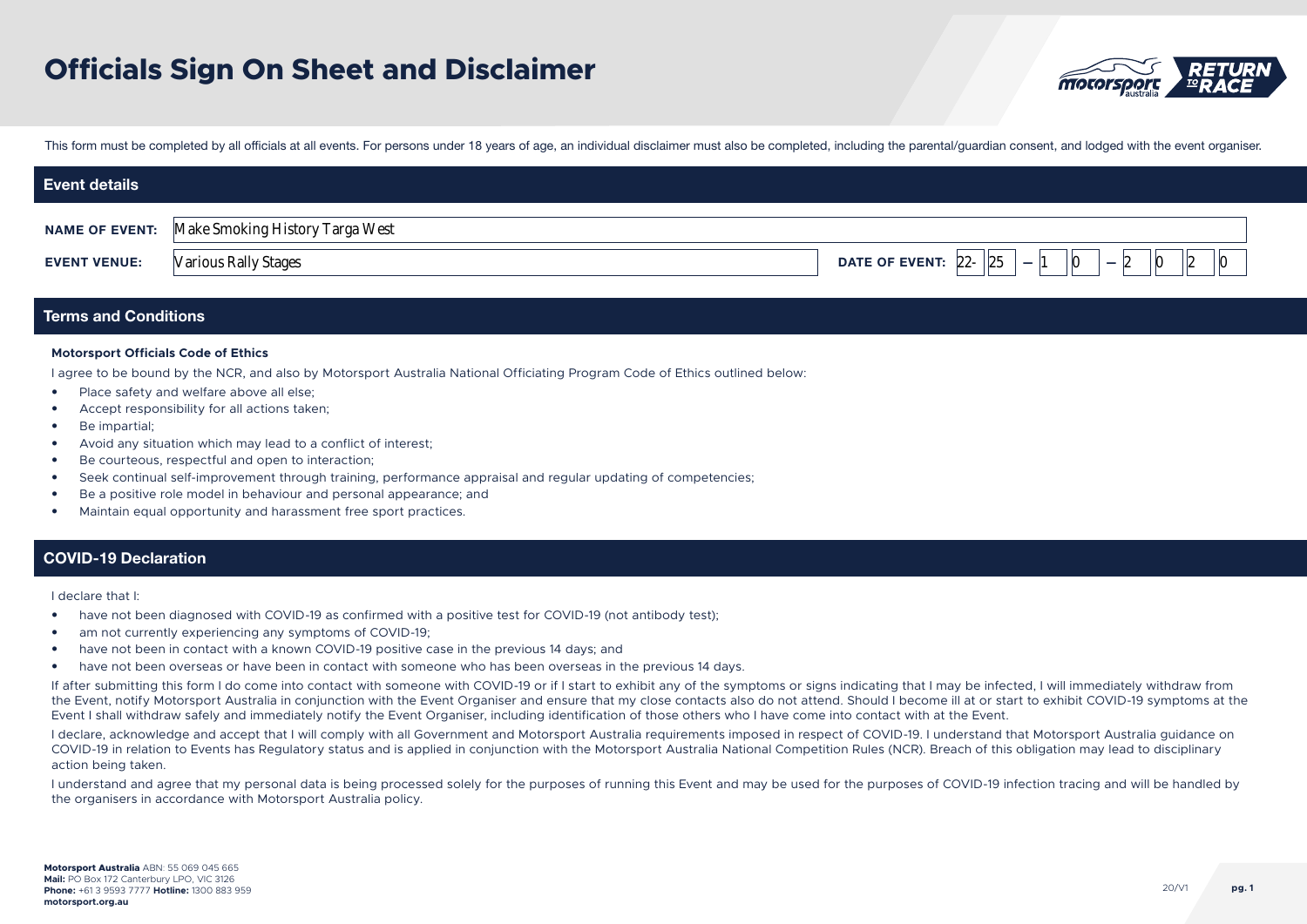

# Risk Warning and Assumption of Risk

**Motorsport Activities are inherently dangerous recreational activities and there is significant risk of injury, disability or death.** If you do not wish to be exposed to such risks, then you should not participate in the Motorsport Activities. **I acknowledge that:**

- the risks associated with attending or participating in Motorsport Activities include
- but are **not limited** to the risk that I may suffer harm as a result of:
- motor vehicles (or parts of them) colliding with other motor vehicles or persons or property;
- other participants acting dangerously or with lack of skills;
- high levels of noise exposure;
- acts of violence and other harmful acts (whether intentional or inadvertent)
- committed by persons attending or participating in the event; and
- the failure or unsuitability of facilities (including grand-stands, fences and guard rails) to ensure my safety.

#### **Exclusion of Liability, Release and Indemnity**

In exchange for being able to attend or participate in the Motorsport Activities, I agree:

- to release Motorsport Australia and the Entities to the extent that any or all of them are providing Recreational Services from all liability for:
	- my death;
	- any physical or mental injury (including the aggravation, acceleration or recurrence of such an injury);
	- the contraction, aggravation or acceleration of a disease;
	- the coming into existence, the aggravation, acceleration or recurrence of any other condition, circumstance, occurrence, activity, form of behaviour, course of conduct or state of affairs:
		- that is or may be harmful or disadvantageous to me or the community; or
		- $\bullet$  that may result in harm or disadvantage to me or the community.
	- howsoever arising from my participation in or attendance at the Motorsport Activities;
- to indemnify and hold harmless and keep indemnified Motorsport Australia and the Entities to the maximum extent permitted by law in respect of any Claim by any person; and
- to attend at or participate in the Motorsport Activities at my own risk.

#### **I understand that:**

- nothing in this document excludes, restricts or modifies any rights that I may have as a result of significant personal injury that is caused by the Reckless Conduct of Motorsport Australia and the Entities as the supplier of the Motorsport Activities and Recreational Services;
- nothing in this document prevents the Entities from relying on any laws (including statute and common law) that limit or preclude their liability;
- nothing in this document excludes any term or guarantee which under statute cannot be excluded; however the liability of the Entities is limited to the minimum liability allowable by law;
- nothing in this document precludes me from making a claim under a Motorsport Australia insurance policy where I am expressly entitled to make a claim under that insurance policy; and
- Motorsport Australia has arranged for limited personal injury insurance coverage which may provide me with some protection for loss, damage or injury that I may suffer during my participation in the Motorsport Activities. However, I acknowledge and accept that the insurance taken out by Motorsport Australia may not provide me with full indemnity for loss, damage or injury that I may suffer during my participation in the Motorsport Activities, and that I may have to pay the excess if a Claim is made under an insurance policy on my behalf. I agree that my own insurance arrangements are ultimately my responsibility and I will arrange any additional coverage at my expense after taking into account Motorsport Australia's insurance arrangements, this document and my own circumstances.

*Where Motorsport Activities are held in the following jurisdictions, I acknowledge that I have also read and accept the following warnings:*

#### **Warning Applicable in Relation to Motorsport Activities Held in Victoria Warning Under the Australian Consumer Law and Fair Trading Act 2012:**

Under the Australian Consumer Law (Victoria), several statutory guarantees apply to the supply of certain goods and services. These guarantees mean that the supplier named on this form is required to ensure that the recreational services it supplies to you:

- are rendered with due care and skill;
- are reasonably fit for any purpose which you either expressly or by implication, make known to the supplier; and
- might reasonably be expected to achieve any result you have made known to the supplier.

Under section 22 of the Australian Consumer Law and Fair Trading Act 2012 (Vic), the supplier is entitled to ask you to agree that these conditions do not apply to you. If you sign this form, you will be agreeing that your rights to sue the supplier under the Australian Consumer Law and Fair Trading Act 2012 if you are killed or injured because the services were not in accordance with these guarantees, are excluded, restricted or modified in the way set out in this form.

**Note:** The change to your rights, as set out in this form, does not apply if your death or injury is due to gross negligence on the supplier's part. "Gross negligence" in relation to an act or omission, means doing the act or omitting to do an act with reckless disregard, with or without consciousness, for the consequences of the act or omission. See regulation 5 of the Australian Consumer Law and Fair Trading Regulations 2012 and section 22(3)(b) of the Australian Consumer Law and Fair Trading Act 2012.

#### **Warning Applicable in Relation to Motorsport Activities Held in South Australia Your rights:**

Under sections 60 and 61 of the Australian Consumer Law (SA), if a person in trade or commerce supplies you with services including recreational services), there is:

- a statutory guarantee that those services will be rendered with due care and skill;
- a statutory guarantee that those services, and any product resulting from those services, will be reasonably fit for the purpose for which the services are being acquired (as long as that purpose is made known to the supplier); and
- a statutory guarantee that those services, and any product resulting from those services, will be of such a nature, and quality, state or condition, that they might reasonably be expected to achieve the result that the consumer wishes to achieve (as long as that wish is made known to the supplier or a person with whom negotiations have been conducted in relation to the acquisition of the services.

#### **Excluding, Restricting or Modifying Your Rights:**

Under section 42 of the Fair Trading Act 1987 (SA), the supplier of recreational services is entitled to ask you to agree to exclude, restrict or modify his or her liability for any personal injury suffered by you or another person for whom or on whose behalf you are acquiring the services (a third party consumer). If you sign this form, you will be agreeing to exclude, restrict or modify the supplier's liability with the result that compensation may not be payable if you or the third party consumer suffer personal injury.

#### **Important:**

You do not have to agree to exclude, restrict or modify your rights by signing this form. The supplier may refuse to provide you with the services if you do not agree to exclude, restrict or modify your rights by signing this form. Even if you sign this form, you may still have further legal rights against the supplier. A child under the age of 18 cannot legally agree to exclude, restrict or modify his or her rights. A parent or guardian of a child who acquires recreational services for the child cannot legally agree to exclude, restrict or modify the child's rights.

### **Agreement to exclude, restrict or modify your rights:**

I agree that the liability of Motorsport Australia and Entities for any personal injury that may result from the supply of the recreational services that may be suffered by me (or a person for whom or on whose behalf I am acquiring the services) is excluded. Further information about your rights can be found at www.ocba.sa.gov.au

#### **Definitions:**

- a. "Claim" means and includes any action, suit, proceeding, claim, demand or cause of action however arising including but not limited to negligence, BUT does NOT include a claim under a Motorsport Australia insurance policy by any person expressly entitled to make a claim under that insurance policy;
- b. "Entities" means event and competition organisers/promoters/managers, land and track owners/managers/ administrators/lessees, Motorsport Australia affiliated clubs, state and territory governments and insureds listed in Motorsport Australia's public/product/professional indemnity insurance policies and each of their related bodies corporate (including their related bodies corporate) and each of their organs and agencies, officers/president/ directors/executives, employees, servants, agents, partners, providers, members, competitors, drivers, co-drivers, navigators, officials, crew members, pit crew, delegates, licence holders, representatives, commissions, committees, advisers, trustees, councils, panels, shareholders, volunteers, officials, appointees, delegated bodies and sponsors;
- c. "Motorsport Activities" means any motorsport activities or Recreational Services which are permitted or approved which Motorsport Australia regulates or administers or otherwise are under the responsibility / control of Motorsport Australia;
- d. "Motorsport Australia" means the Confederation of Australia Motor Sport Ltd. trading as Motorsport Australia;
- e. "Reckless Conduct" means conduct where the supplier of the recreational services is aware, or should reasonably have been aware, of a significant risk that the conduct could result in personal injury to another person and engages in the conduct despite the risk and without adequate justification;
- f. "Recreational Services" means (unless otherwise defined in this document) services that consist of participation in: a. a sporting activity; or
	- b. a similar leisure time pursuit or any other activity that:
		- i. involves a significant degree of physical exertion or physical risk; and
		- ii. is undertaken for the purposes of recreation, enjoyment or leisure.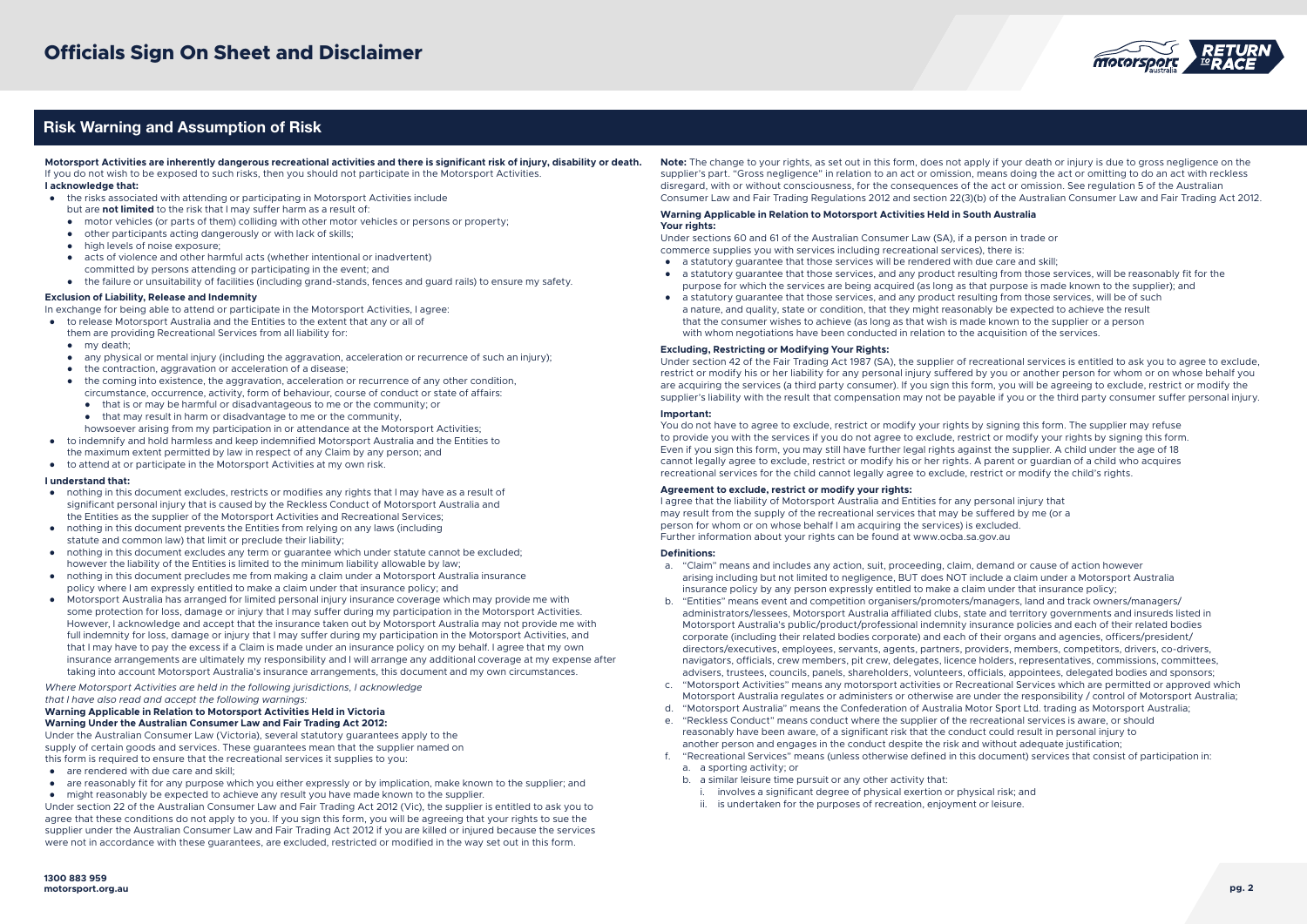

# **Declaration**

| <b>NAME</b>  | Under 18? |    | <b>MEMBER/LICENCE NUMBER</b> |   |                           |                |   |             | <b>LICENCE EXPIRY</b> |    |    | <b>EMERGENCY CONTACTS</b> | <b>SIGNATURE</b> |              |
|--------------|-----------|----|------------------------------|---|---------------------------|----------------|---|-------------|-----------------------|----|----|---------------------------|------------------|--------------|
|              |           |    |                              |   |                           |                |   |             |                       |    |    | <b>NAME</b>               | <b>TELEPHONE</b> |              |
| JOHN CITIZEN | Yes / No  |    | $\circledcirc$               | 2 | $\ensuremath{\mathsf{3}}$ | $\overline{4}$ | 5 | $\,$ 6      | 31                    | 12 | 16 | MARY CITIZEN              | 0400 000 000     | Example Only |
| JANE PUBLIC  | Yes / No  | т. | $\mathsf R$                  | A |                           | $\mathbb N$    | Е | $\mathsf E$ |                       |    |    | JOE PUBLIC                | 03 9000 0000     | Example Only |
|              | Yes / No  |    |                              |   |                           |                |   |             |                       |    |    |                           |                  |              |
|              | Yes / No  |    |                              |   |                           |                |   |             |                       |    |    |                           |                  |              |
|              | Yes / No  |    |                              |   |                           |                |   |             |                       |    |    |                           |                  |              |
|              | Yes / No  |    |                              |   |                           |                |   |             |                       |    |    |                           |                  |              |
|              | Yes / No  |    |                              |   |                           |                |   |             |                       |    |    |                           |                  |              |
|              | Yes / No  |    |                              |   |                           |                |   |             |                       |    |    |                           |                  |              |
|              | Yes / No  |    |                              |   |                           |                |   |             |                       |    |    |                           |                  |              |
|              | Yes / No  |    |                              |   |                           |                |   |             |                       |    |    |                           |                  |              |
|              | Yes / No  |    |                              |   |                           |                |   |             |                       |    |    |                           |                  |              |
|              | Yes / No  |    |                              |   |                           |                |   |             |                       |    |    |                           |                  |              |
|              | Yes / No  |    |                              |   |                           |                |   |             |                       |    |    |                           |                  |              |
|              | Yes / No  |    |                              |   |                           |                |   |             |                       |    |    |                           |                  |              |
|              | Yes / No  |    |                              |   |                           |                |   |             |                       |    |    |                           |                  |              |
|              | Yes / No  |    |                              |   |                           |                |   |             |                       |    |    |                           |                  |              |
|              | Yes / No  |    |                              |   |                           |                |   |             |                       |    |    |                           |                  |              |
|              | Yes / No  |    |                              |   |                           |                |   |             |                       |    |    |                           |                  |              |
|              | Yes / No  |    |                              |   |                           |                |   |             |                       |    |    |                           |                  |              |
|              | Yes / No  |    |                              |   |                           |                |   |             |                       |    |    |                           |                  |              |
|              | Yes / No  |    |                              |   |                           |                |   |             |                       |    |    |                           |                  |              |
|              | Yes / No  |    |                              |   |                           |                |   |             |                       |    |    |                           |                  |              |
|              | Yes / No  |    |                              |   |                           |                |   |             |                       |    |    |                           |                  |              |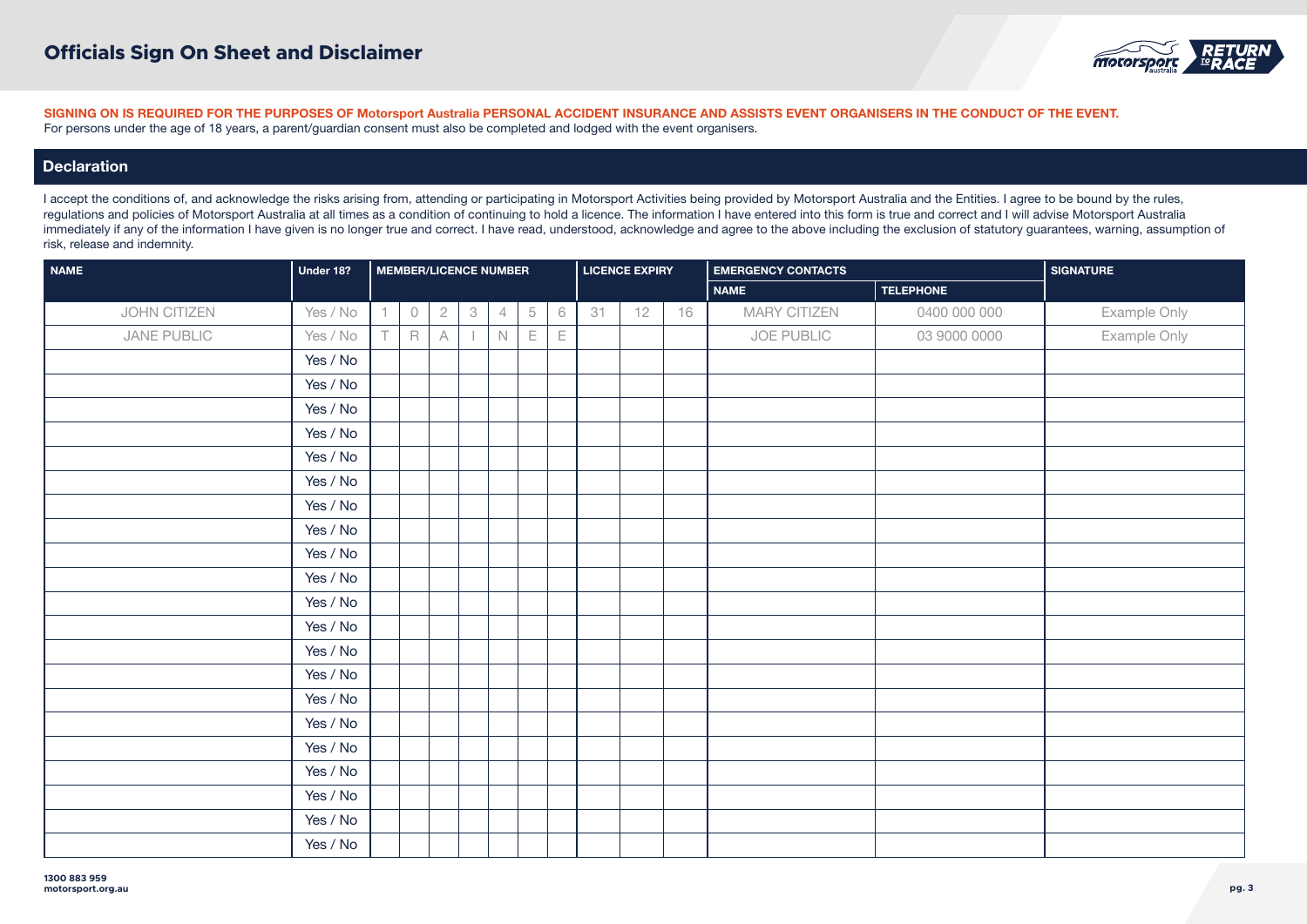

# **Declaration**

| <b>NAME</b>  | Under 18? |                |             |                | <b>MEMBER/LICENCE NUMBER</b> |                |   |             |    | <b>LICENCE EXPIRY</b> |    | <b>EMERGENCY CONTACTS</b> |                  | <b>SIGNATURE</b> |
|--------------|-----------|----------------|-------------|----------------|------------------------------|----------------|---|-------------|----|-----------------------|----|---------------------------|------------------|------------------|
|              |           |                |             |                |                              |                |   |             |    |                       |    | <b>NAME</b>               | <b>TELEPHONE</b> |                  |
| JOHN CITIZEN | Yes / No  | $\overline{1}$ | $\bigcirc$  | 2 <sup>1</sup> | $\ensuremath{\mathsf{3}}$    | $\overline{4}$ | 5 | $\,$ 6      | 31 | 12                    | 16 | <b>MARY CITIZEN</b>       | 0400 000 000     | Example Only     |
| JANE PUBLIC  | Yes / No  | $\top$         | $\mathsf R$ | A              |                              | $\mathbb N$    | Ε | $\mathsf E$ |    |                       |    | JOE PUBLIC                | 03 9000 0000     | Example Only     |
|              | Yes / No  |                |             |                |                              |                |   |             |    |                       |    |                           |                  |                  |
|              | Yes / No  |                |             |                |                              |                |   |             |    |                       |    |                           |                  |                  |
|              | Yes / No  |                |             |                |                              |                |   |             |    |                       |    |                           |                  |                  |
|              | Yes / No  |                |             |                |                              |                |   |             |    |                       |    |                           |                  |                  |
|              | Yes / No  |                |             |                |                              |                |   |             |    |                       |    |                           |                  |                  |
|              | Yes / No  |                |             |                |                              |                |   |             |    |                       |    |                           |                  |                  |
|              | Yes / No  |                |             |                |                              |                |   |             |    |                       |    |                           |                  |                  |
|              | Yes / No  |                |             |                |                              |                |   |             |    |                       |    |                           |                  |                  |
|              | Yes / No  |                |             |                |                              |                |   |             |    |                       |    |                           |                  |                  |
|              | Yes / No  |                |             |                |                              |                |   |             |    |                       |    |                           |                  |                  |
|              | Yes / No  |                |             |                |                              |                |   |             |    |                       |    |                           |                  |                  |
|              | Yes / No  |                |             |                |                              |                |   |             |    |                       |    |                           |                  |                  |
|              | Yes / No  |                |             |                |                              |                |   |             |    |                       |    |                           |                  |                  |
|              | Yes / No  |                |             |                |                              |                |   |             |    |                       |    |                           |                  |                  |
|              | Yes / No  |                |             |                |                              |                |   |             |    |                       |    |                           |                  |                  |
|              | Yes / No  |                |             |                |                              |                |   |             |    |                       |    |                           |                  |                  |
|              | Yes / No  |                |             |                |                              |                |   |             |    |                       |    |                           |                  |                  |
|              | Yes / No  |                |             |                |                              |                |   |             |    |                       |    |                           |                  |                  |
|              | Yes / No  |                |             |                |                              |                |   |             |    |                       |    |                           |                  |                  |
|              | Yes / No  |                |             |                |                              |                |   |             |    |                       |    |                           |                  |                  |
|              | Yes / No  |                |             |                |                              |                |   |             |    |                       |    |                           |                  |                  |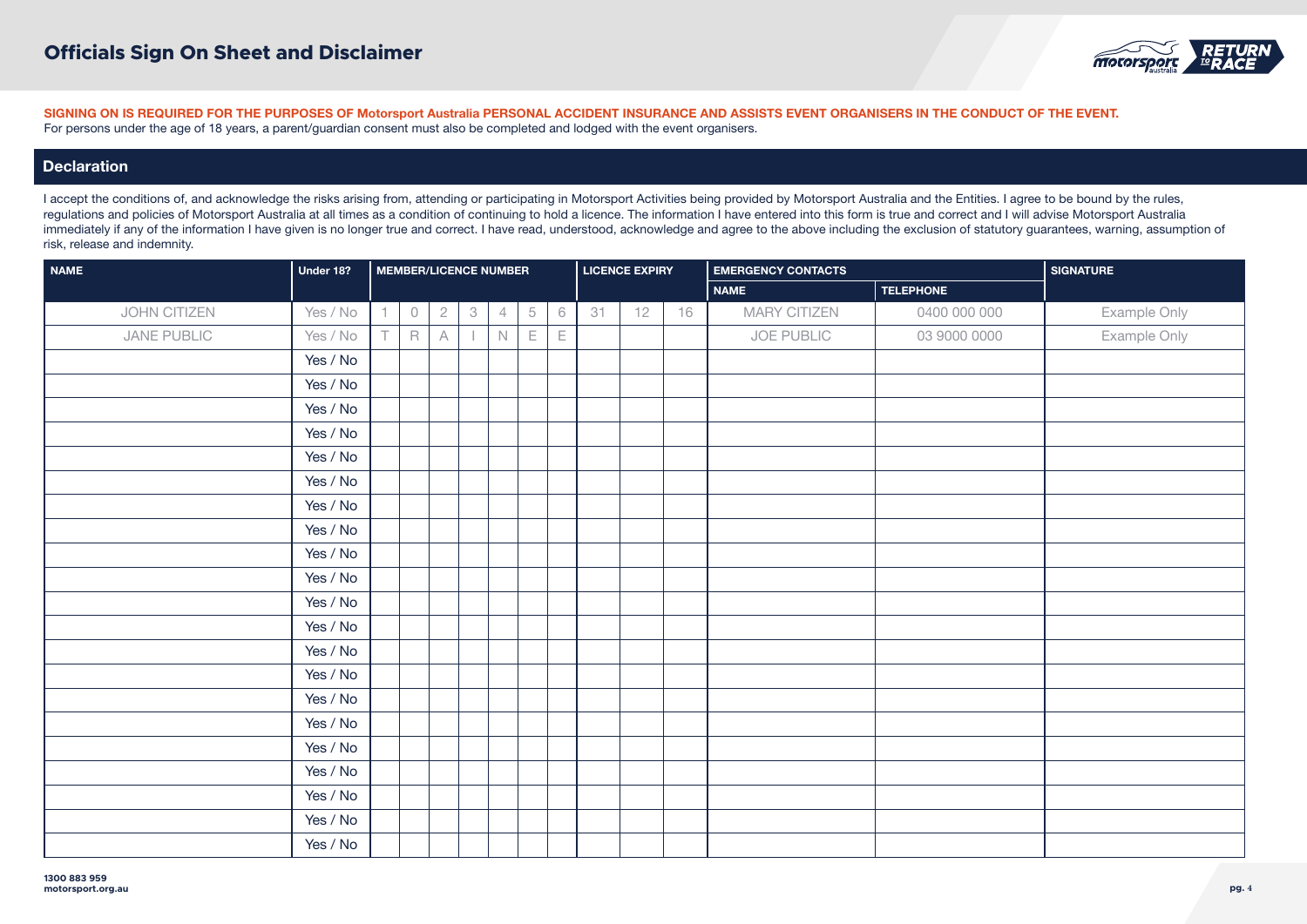

# **Declaration**

| <b>NAME</b>  | Under 18? |    |                |   |                           | <b>MEMBER/LICENCE NUMBER</b> |   |             | <b>LICENCE EXPIRY</b> |    |    | <b>EMERGENCY CONTACTS</b> | <b>SIGNATURE</b> |              |
|--------------|-----------|----|----------------|---|---------------------------|------------------------------|---|-------------|-----------------------|----|----|---------------------------|------------------|--------------|
|              |           |    |                |   |                           |                              |   |             |                       |    |    | <b>NAME</b>               | <b>TELEPHONE</b> |              |
| JOHN CITIZEN | Yes / No  |    | $\circledcirc$ | 2 | $\ensuremath{\mathsf{3}}$ | $\overline{4}$               | 5 | $\,$ 6      | 31                    | 12 | 16 | <b>MARY CITIZEN</b>       | 0400 000 000     | Example Only |
| JANE PUBLIC  | Yes / No  | т. | $\mathsf R$    | A |                           | N                            | Е | $\mathsf E$ |                       |    |    | JOE PUBLIC                | 03 9000 0000     | Example Only |
|              | Yes / No  |    |                |   |                           |                              |   |             |                       |    |    |                           |                  |              |
|              | Yes / No  |    |                |   |                           |                              |   |             |                       |    |    |                           |                  |              |
|              | Yes / No  |    |                |   |                           |                              |   |             |                       |    |    |                           |                  |              |
|              | Yes / No  |    |                |   |                           |                              |   |             |                       |    |    |                           |                  |              |
|              | Yes / No  |    |                |   |                           |                              |   |             |                       |    |    |                           |                  |              |
|              | Yes / No  |    |                |   |                           |                              |   |             |                       |    |    |                           |                  |              |
|              | Yes / No  |    |                |   |                           |                              |   |             |                       |    |    |                           |                  |              |
|              | Yes / No  |    |                |   |                           |                              |   |             |                       |    |    |                           |                  |              |
|              | Yes / No  |    |                |   |                           |                              |   |             |                       |    |    |                           |                  |              |
|              | Yes / No  |    |                |   |                           |                              |   |             |                       |    |    |                           |                  |              |
|              | Yes / No  |    |                |   |                           |                              |   |             |                       |    |    |                           |                  |              |
|              | Yes / No  |    |                |   |                           |                              |   |             |                       |    |    |                           |                  |              |
|              | Yes / No  |    |                |   |                           |                              |   |             |                       |    |    |                           |                  |              |
|              | Yes / No  |    |                |   |                           |                              |   |             |                       |    |    |                           |                  |              |
|              | Yes / No  |    |                |   |                           |                              |   |             |                       |    |    |                           |                  |              |
|              | Yes / No  |    |                |   |                           |                              |   |             |                       |    |    |                           |                  |              |
|              | Yes / No  |    |                |   |                           |                              |   |             |                       |    |    |                           |                  |              |
|              | Yes / No  |    |                |   |                           |                              |   |             |                       |    |    |                           |                  |              |
|              | Yes / No  |    |                |   |                           |                              |   |             |                       |    |    |                           |                  |              |
|              | Yes / No  |    |                |   |                           |                              |   |             |                       |    |    |                           |                  |              |
|              | Yes / No  |    |                |   |                           |                              |   |             |                       |    |    |                           |                  |              |